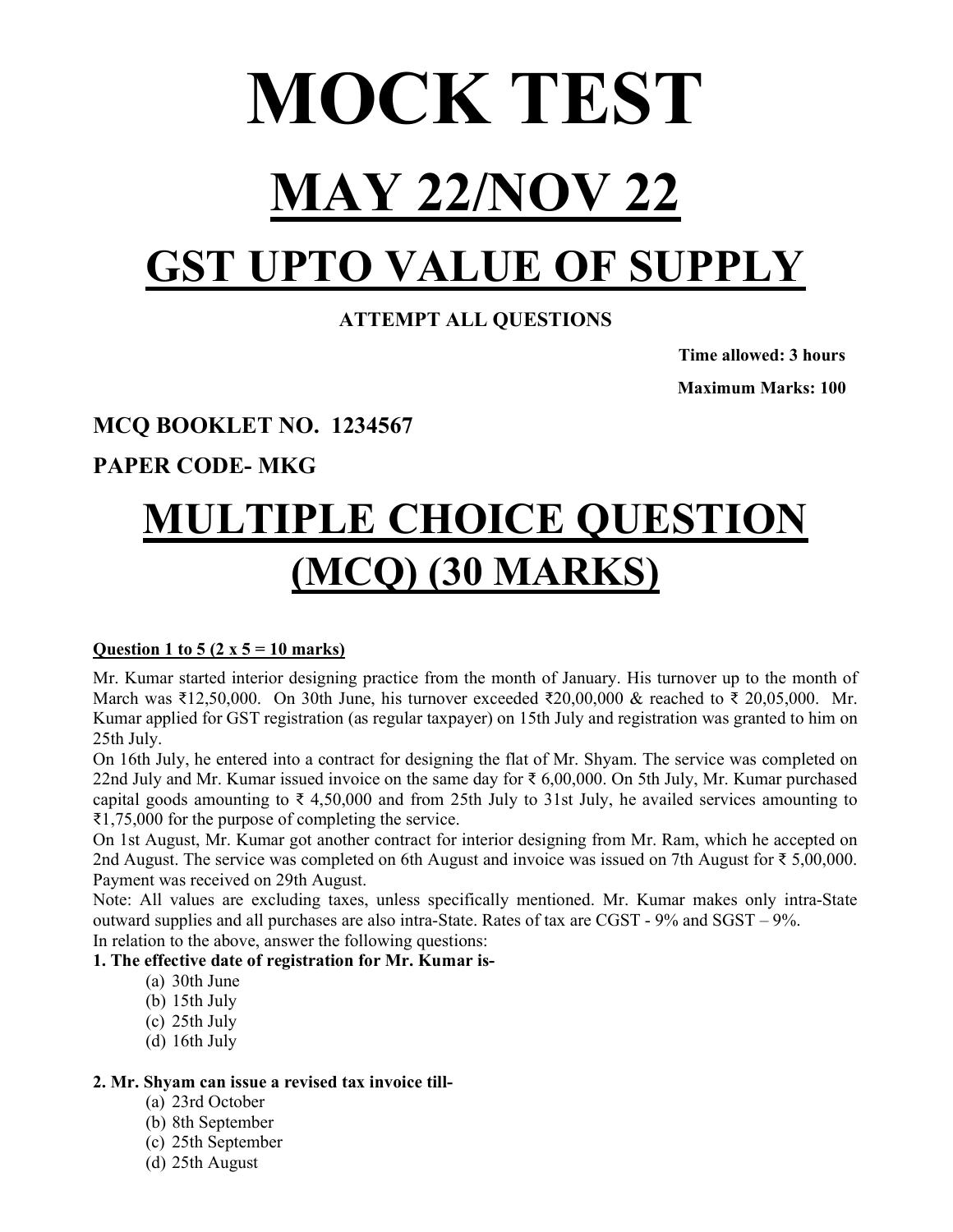## 3. Eligible input tax credit available with Mr. Kumar for the month of July is-

(a) CGST ₹ 40,500 & SGST ₹ 40,500

- (b) CGST ₹ 15,750 & SGST ₹ 15,750
- (c) CGST ₹ 56,250 & SGST ₹ 56,250
- (d) CGST ₹ 36,000 & SGST ₹ 36,000

#### 4. The time of supply of services provided by Mr. Kumar to Mr. Ram is-

- (a) 7th August
- (b) 1st August
- (c) 29th August
- (d) 06th August

## 5. If instead of opting for regular scheme, Mr. Kumar opts to pay tax under section 10(2A) of the CGST Act, 2017, the tax liability for the month of July will be-

- (a) Nil
- (b) CGST ₹ 54,000 & SGST ₹ 54,000
- (c) CGST ₹ 18,000 & SGST ₹ 18,000
- (d) CGST ₹ 78,150 & SGST ₹ 78,150

#### 6. Rama Ltd. has provided following information for the month of September:

Intra-State outward supply ₹ 8,00,000 Inter-State exempt outward supply ₹ 5,00,000 Turnover of exported goods ₹ 10,00,000 Payment made for availing GTA services ₹ 80,000 Calculate the aggregate turnover of Rama Ltd. (2 marks) (2 marks)  $(a)$  ₹ 8,00,000 (b) ₹ 23,80,000  $(c)$  ₹ 23,00,000 (d) ₹ 18,00,000

#### Question 7 to 10. (Marks  $1 \times 4 = 4$ )

M/s. Vittal & Co., a registered supplier under GST, is dealing in supply of taxable goods in the State of Karnataka.

The firm opted for Composition Scheme since April. It's turnover crossed  $\bar{\tau}$  1.50 Crores on 9th May and has opted for withdrawal of composition scheme on the said date.

Vittal & Co. sent goods on 10th June to Suri & Co. on 'Sale or Return Basis'. Suri & Co. accepted the goods vide its confirmation mail dated 15th December.

The firm has paid GST for various items during the month of August. It comprised of the following-

(a) GST paid on input services intended to be used for personal purposes  $-\bar{\tau}$  12,000

(b) GST paid on purchase of Motor Vehicle for business use (being a two-wheeler having engine capacity of  $25CC$ ) – ₹ 9,000

(c) GST paid on purchase of computer  $-\bar{z}$  19,000

(GST portion was included as part of cost to claim depreciation under Income-tax Act, 1961)

During May, Vittal and Co. had reversed ITC of  $\bar{\tau}$  10,000 for not making payment to Vendors within the time prescribed under CGST Act, 2017. This pending payment was cleared in the month of August.

Out of purchases made and ITC availed during earlier months, the following information is made available as on September:

| <b>Supplier Name</b> | Payment is due for<br>(Number of days) | <b>Related ITC Component</b> |
|----------------------|----------------------------------------|------------------------------|
| XYZ                  | 165                                    | ₹ 13,000                     |
| ABC                  | 199                                    | ₹ 15,000                     |
| POC                  | 99                                     | ₹ 20,000                     |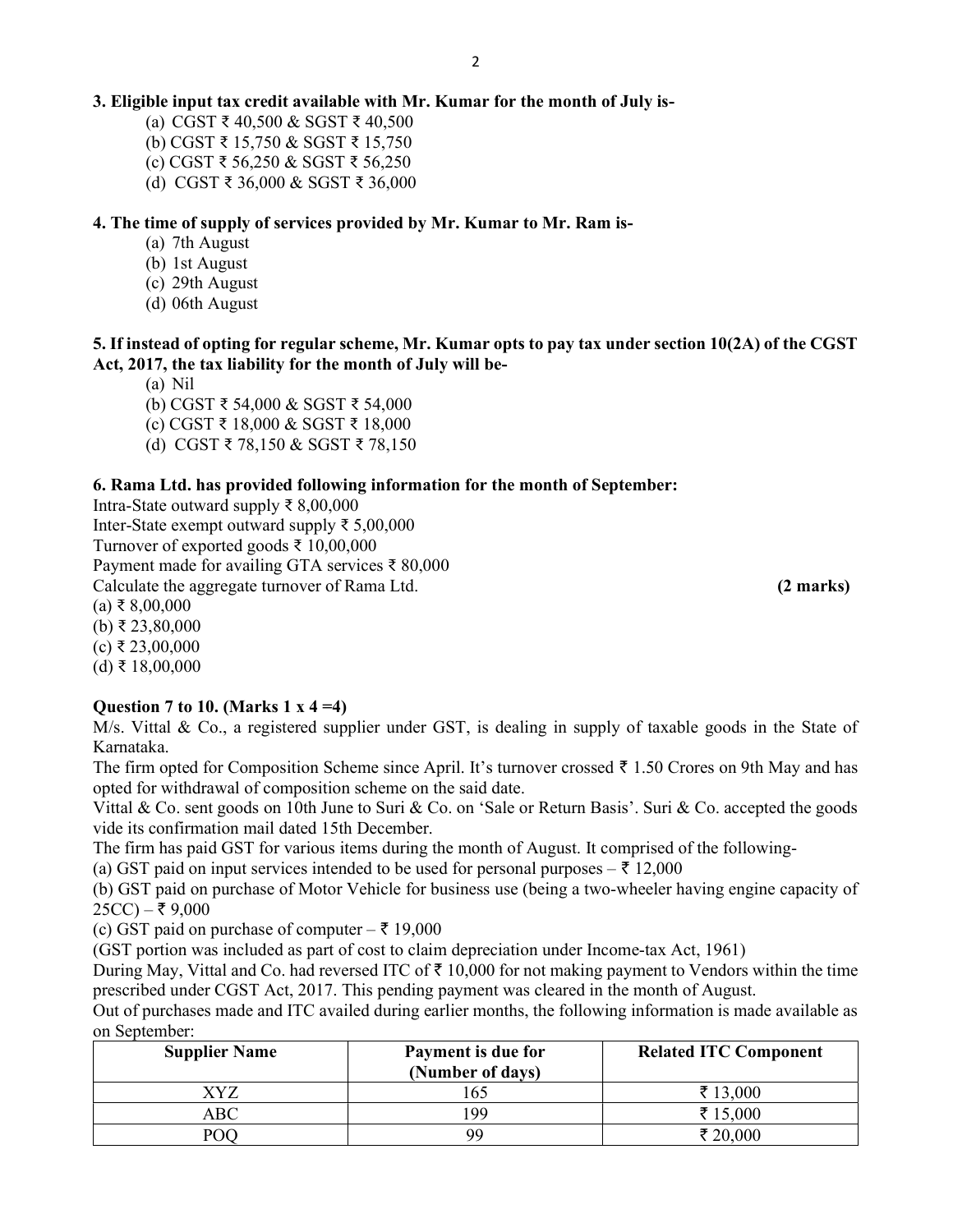Vittal & Co received accounting services from Raghu & Co., an associated enterprise, located in Sri Lanka. Raghu & Co. issued invoice for the service on 1st September, which was entered by Vittal & Co. in its book on 10th October. But payment was made on 30th September.

All the supply referred above is intra-State unless specified otherwise. Conditions applicable for availment of ITC are fulfilled subject to the information given above.

Based on the information provided above, choose the most appropriate answer for the following questions1

## 7. Vittal & Co. needs to furnish a statement containing details of stock of inputs/ inputs held in finished goods on the withdrawal of composition scheme by \_\_\_\_\_\_

- (a) 9th May
- (b) 23rd May
- (c) 8th June
- (d) 7th July

#### 8. Determine the amount of eligible input tax credit that can be availed by Vittal & Co for the month of August?

- (a) Nil
- $(b)$  ₹ 19,000
- $(c)$  ₹ 22,000
- $(d)$  ₹ 50,000

#### 9. Compute the amount of ITC to be reversed for the month of September?

- (a) Nil
- $(b)$ ₹ 28,000
- $(c)$  ₹ 15,000
- $(d)$  ₹ 13,000

#### 10. Time of supply in respect of service imported by Vittal & Co from its Associated Enterprise is

(a) 1st September

 $\mathcal{L}=\mathcal{L}^{\mathcal{L}}$ 

- (b) 30th September
- (c) 1st October
- (d) 10th October

11. Prem & Sons had taken GST registration on 1st January but failed to furnish GST returns for the next 6 months. Owing to this, the proper officer cancelled its registration on 25th July and served the order for cancellation of registration on 31 st July. Now, Prem & Sons wants to revoke the cancellation of registration. Prem & Sons can file an application for revocation of cancellation of registration on or before. (1 marks)

- (a) 30th August
- (b) 29th August
- (c) 29th September
- (d) 29th October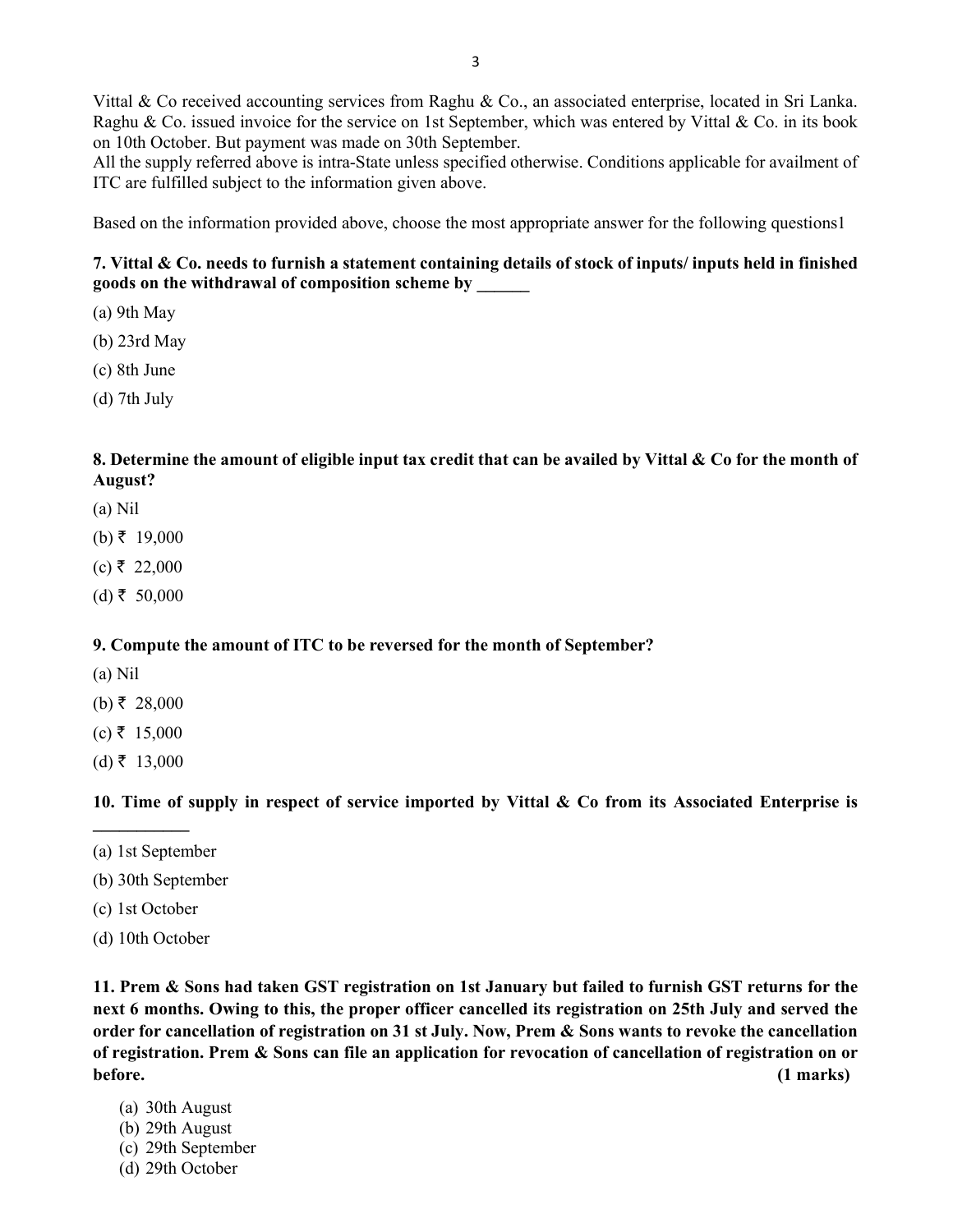#### 12. Calculate the amount of eligible input tax credit-

| S.No. | <b>Particulars</b>                                                              | GST paid $(\bar{\mathbf{\mathsf{z}}})$ |
|-------|---------------------------------------------------------------------------------|----------------------------------------|
| 1.    | A Mini bus having seating capacity of 15 persons (including driver) used for    | 15,00,000                              |
|       | running on hire                                                                 |                                        |
| 2.    | Car having seating capacity of 8 people used for business purposes              | 1,00,00,000                            |
| 3.    | Car having seating capacity of 4 persons used for imparting training on driving | 50,00,000                              |
|       | such car                                                                        |                                        |
| 4.    | Special purpose vehicle having seating capacity of 2 persons used for           | 60,00,000                              |
|       | transportation of goods                                                         |                                        |
|       | (a) ₹ 2,25,00,000/-                                                             |                                        |

(b) ₹ 2,10,00,000/-

(c) ₹ 1,25,00,000/-

(d) ₹ 75,00,000/-

#### (1 marks)

#### 13. PZY Ltd. is engaged in manufacturing of motor car. The company paid following amount of GST to its suppliers against the invoices raised to it. Compute the amount of ineligible input tax credit under GST law:-

| S.No.                                                                                                                                                                                                                                                                                                            | <b>Particulars</b>                                                       | <b>GST Paid</b> |
|------------------------------------------------------------------------------------------------------------------------------------------------------------------------------------------------------------------------------------------------------------------------------------------------------------------|--------------------------------------------------------------------------|-----------------|
|                                                                                                                                                                                                                                                                                                                  | General insurance taken on cars manufactured by PZY Ltd.                 | 1,00,00,000     |
| 2.                                                                                                                                                                                                                                                                                                               | Buses purchased for transportation of employees<br>(Seating capacity 23) | 25,00,000       |
| 3.                                                                                                                                                                                                                                                                                                               | Life and health insurance for employees under statutory obligation       | 6,00,000        |
| 4.<br>$\sqrt{2}$ $\pm$ $\sqrt{2}$ $\pm$ $\sqrt{2}$ $\pm$ $\sqrt{2}$ $\sqrt{2}$ $\pm$ $\sqrt{2}$ $\sqrt{2}$ $\sqrt{2}$ $\sqrt{2}$ $\sqrt{2}$ $\sqrt{2}$ $\sqrt{2}$ $\sqrt{2}$ $\sqrt{2}$ $\sqrt{2}$ $\sqrt{2}$ $\sqrt{2}$ $\sqrt{2}$ $\sqrt{2}$ $\sqrt{2}$ $\sqrt{2}$ $\sqrt{2}$ $\sqrt{2}$ $\sqrt{2}$ $\sqrt{2}$ | catering in Diwali Mela organized for employees<br>Outdoor               | 3,50,000        |

 $(a)$  ₹ 9,50,000

(b) ₹ 3,50,000

 $(c)$  ₹ 1,31,00,000

(d) ₹ 28,50,000

#### (1 marks)

14. Pradeep Traders, registered in Haryana, sold goods for ₹ 2,05,000 to Balram Pvt. Ltd. registered in Uttar Pradesh (GST is leviable  $\omega$  5% on said goods). As per the terms of sales contract, Pradeep Traders has to deliver the goods at the factory of Balram Pvt. Ltd. For this purpose, Pradeep Traders has charged freight of ₹2,400 from Balram Pvt. Ltd. GST is leviable @ 12% on freight. What would be the net GST liability to be paid in cash in this case assuming that the amounts given herein are exclusive of GST?

- (a) IGST-₹37,332
- (b) IGST-₹10,370
- (c) CGST-₹18,666 and SGST-₹18,666
- (d) CGST-₹5,185 and SGST-₹5,185

(1 marks)

15. Mr. X is a dealer registered in GST and has purchased goods for  $\overline{57,60,000}$  and paid CGST @ 9% & SGST @ 9% and sold the goods at a profit of 40% on cost and charged output CGST @ 9% and Output SGST @ 9%. Tax Payable shall be (1 marks)

(a) CGST – ₹27,360 & SGST - ₹27,360 (b) CGST – ₹27,360 & SGST - Nil (c) CGST – Nil & SGST - ₹27,360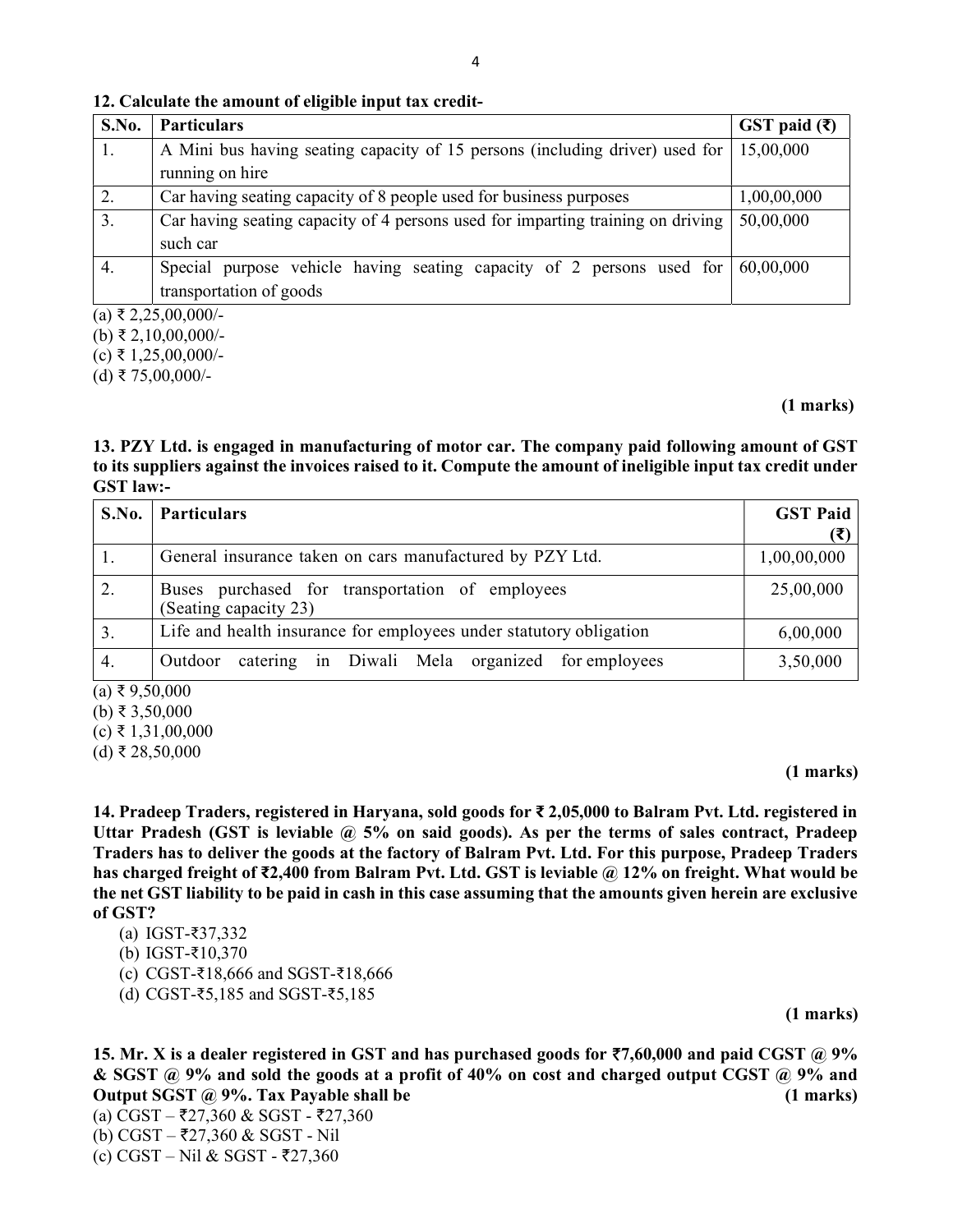(d) CGST – Nil & SGST - Nil  $(e)$  CGST – ₹95,760 & SGST - ₹95,760

16. The maximum amount of late fee payable by any registered person under GST on failure to furnish return under section 39 by the due date is  $\bar{\zeta}$  and the section 39 by the due date is  $\bar{\zeta}$  and the section 39 by the due date is  $\bar{\zeta}$  and the section 39 by the due date is  $\bar{\zeta}$  and the section 39 by the du

(a) 1,000

(b) 5,000

(c) 10,000

(d) 25,000

17. Ms. Pearl is a classical singer. She wants to organize a classical singing function, so she booked an auditorium on 10th August for a total amount of ₹ 20,000. She paid ₹ 5,000 as advance on that day. The classical singing function was organized on 10th October. The auditorium owner issued invoice to Ms. Pearl on 25th November amounting to ₹ 20,000. Pearl made balance payment of ₹ 15,000/- on 30th November. Determine the time of supply in this case.

(a) Time of supply is 25th November for ₹ 20,000.

(b) Time of supply is 25th November for ₹ 5,000 & 30th November for ₹ 15,000.

(c) Time of supply is 10th August for ₹ 5,000 & 10th October for ₹ 15,000.

(d) Time of supply is 10th October for  $\bar{\tau}$  20,000.

(1 marks)

18. Akash Ltd. a registered person in Punjab has purchased Air Conditioner for invoice value of ₹32,000 (which includes GST at 18%) from Mukesh Ltd. registered in Punjab. Akash Ltd. had capitalized Air Conditioner in his books of accounts for full value of  $\bar{\tau}$  32,000 and taking the benefit of depreciation on the same. Keeping in view of the above situation the input tax credit which Akash Ltd. is required to take in his books of accounts will be;

- (a) Nil
- (b) ₹ 4,881
- (c) ₹ 5,760
- (d) ₹ 2,880

(1 marks)

19. Mr. Raghu avails services of Mr. Raja, a Chartered Accountant, as under-

| (i) Audit of financial accounts | ₹ 55,000 |
|---------------------------------|----------|
|---------------------------------|----------|

(ii) Tax audit and annual filing  $\bar{\tau}$  10,000

(iii) Income-tax return filing of Mr. Raghu 's wife  $\bar{\tau}$  5,000

All the above amounts are exclusive of taxes and the applicable rate of GST on these services is 18%. The accountant of Mr. Raghu has booked the entire expenses of ₹70,000 plus GST in the books of account. Mr. Raghu is eligible to take input tax credit of -

- (a) ₹ 13,500
- (b) ₹ 11,700
- (c) ₹ 9,900
- (d) ₹ 1,800

(1 marks)

20. Mr. A has started supply of goods in Delhi. He is required to obtain registration if his aggregate turnover exceeds during a financial year.

(a) ₹10 lakh

(b) ₹20 lakh

(c) ₹30 lakh

(d) ₹40 lakh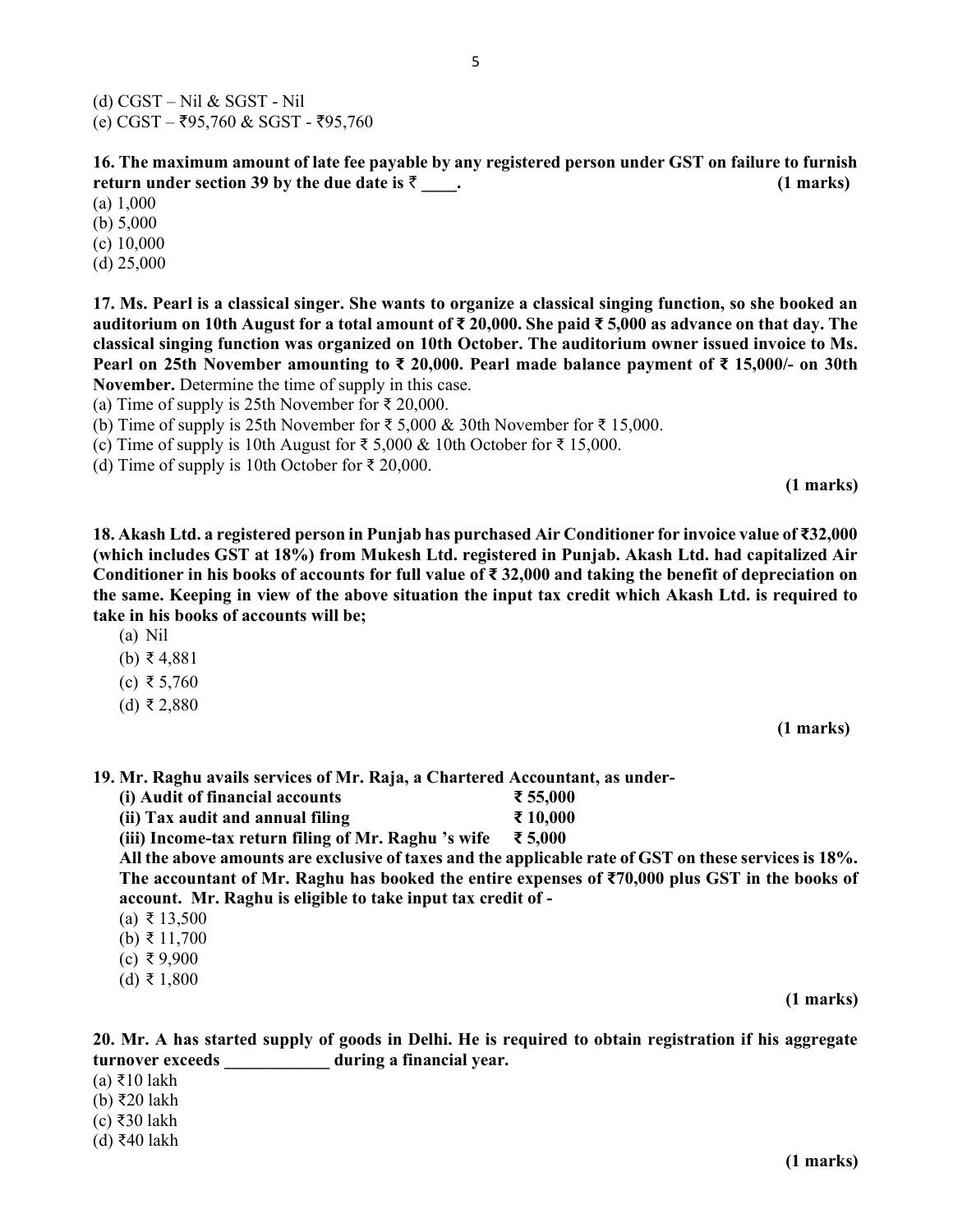21. C & Co., a registered supplier in Delhi, opted for composition levy under sub-sections (1) and (2) of section 10 of the CGST Act, 2017. It sold goods in the fourth quarter of a financial year for  $\bar{\tau}$  15,00,000 (exclusive of GST). The applicable GST rate on these goods is 12%. C & Co. purchased goods from Ramesh & Co., registered in Delhi, for ₹ 9,55,000 on which Ramesh & Co. had charged CGST of ₹ 57,300 and SGST of ₹ 57,300. C & Co. had also purchased goods from E & Co., registered in Haryana, for ₹ 2,46,000 on which E & Co. had charged IGST of ₹ 29,520. GST liability of C & Co. for the fourth quarter of the financial year is-

- (a) CGST ₹ 7,500 & SGST ₹ 7,500
- (b) CGST ₹ 3,180 & SGST ₹ 32,700
- (c) CGST ₹ 32,700 & SGST ₹ 3,180
- (d) Nil

#### (1 marks)

22. Kalim & Associates made an application for cancellation of GST registration in the month of March due to closure of its business. Its application for cancellation of GST registration was approved on 14th September. In the given case, Kalim & Associates is:

- (a) required to file Final Return on or before 13th December
- (b) not required to file Final Return
- (c) required to file Final Return on or before 30th September
- (d) required to file Final Return on or before 14th December

#### (1 marks)

23. TT Pvt. Ltd., registered in Rajasthan, furnished following information for the month of June:

- (i) Inter-State sale of goods for  $\bar{\tau}$ 1,25,000 to JJ Enterprises registered in Haryana
- (ii) Inter-State purchases of goods from XYZ company, registered in Punjab, for  $\bar{\xi}$  40,000
- (iii) Intra-State purchases of goods from RR Traders, registered in Rajasthan, for  $\bar{\tau}$  65,000

The applicable rate of GST is 18%. All the above amounts are exclusive of taxes. GST liability payable in cash is-

- (a) CGST ₹ 1,800 & SGST ₹ 1,800
- (b) SGST ₹ 3,600
- (c) IGST ₹ 3,600
- (d) CGST ₹ 3,600

#### (1 marks)

#### 24. Discount given after the supply has been effected is deducted from the value of taxable supply, if –

- (i) such discount is given as per the agreement entered into at/or before the supply
- (ii) such discount is linked to the relevant invoices
- (iii) proportionate input tax credit is reversed by the recipient of supply
- (a) (i)
- $(b)$  (i) and (ii)
- $(c)$  (ii) and (iii)
- $(d)$  (i), (ii) and (iii)

(1 marks)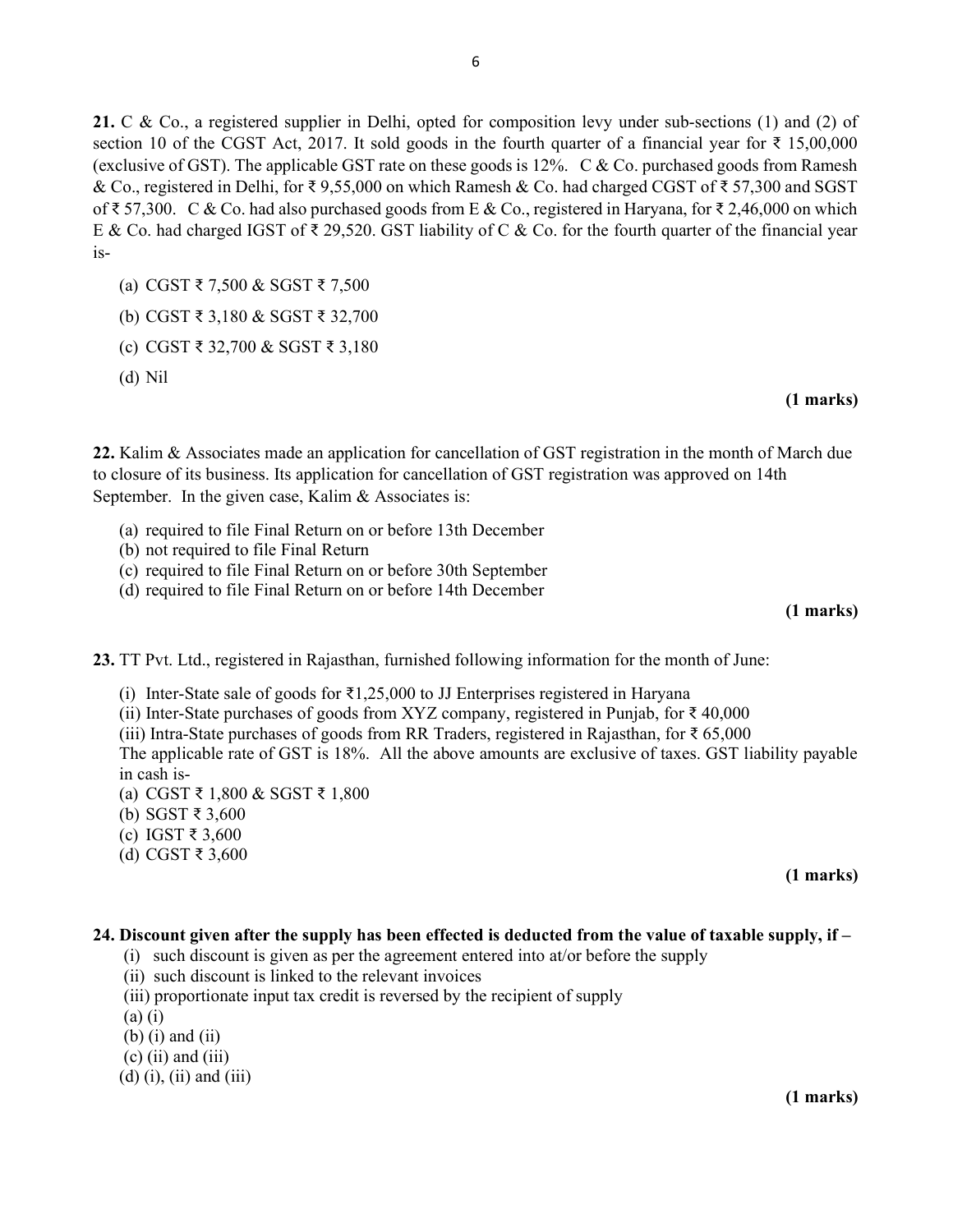## GST DESCRIPTIVE TYPE (70 MARKS)

#### Question 1 (a) (5 Marks)

(i) There is a dairy farm selling milk and milk products in Delhi. The turnover of his dairy farm is as below:

 $Milk$  (Exempted): ₹39,90,000

Butter (Taxable): ₹50,000

What is the registration liability under GST for the above mentioned person assuming he has same PAN ?

#### (ii) Answer the following questions with respect to casual taxable person under the CGST Act, 2017:

- a. Who is a causal taxable person?
- b. Can a casual taxable person opt for the composition scheme?
- c. When is the causal taxable person liable to get registered?
- d. What is the validity period of the registration certificate issued to a casual taxable person?
- e. Can the validity of registration certificate issued to a casual taxable person be extended? If yes, what will be the period of extension?

#### Question 1 (b) (5 Marks)

Dina Ltd., a registered supplier from Maharashtra is engaged in the manufacturing of passenger auto. The company provides the following details of purchase made/services availed by it during the month of March 2022:

| SI.          | <b>Particulars</b>                                                                     | <b>GST Paid</b> |
|--------------|----------------------------------------------------------------------------------------|-----------------|
| No.          |                                                                                        | ₹               |
| i.           | Purchase of iron which is used as a raw material (Goods were received in two           | 2,50,000        |
|              | instalments, first on in March 2022 and the second instalment was received in April)   |                 |
| ii.          | Purchase of accessories which were delivered directly to the Dealers of the company.   | 90,000          |
|              | Only invoice was received by Dina Ltd.                                                 |                 |
| iii.         | Purchase of Bus (seating capacity 15) for the transportation of employees from their   | 1,97,000        |
|              | residence to company and back                                                          |                 |
| iv.          | Input tax credit on general insurance taken on a car used by Executives of the company | 5,200           |
|              | for official purposes.                                                                 |                 |
| $\mathbf{V}$ | Payment made to M/s Tasty Caterers for providing daily breakfast & lunch to the        | 54,700          |
|              | employees of the company, as voluntary staff welfare measure.                          |                 |

You are required to determine the eligible input Tax Credit available to M/s Dina Ltd. for the month of March 2022, by giving brief explanations for treatment of various items. Subject to the information given above, all the other conditions necessary for availing input tax credit have been fulfilled.

## Question 2 (a) (5 Marks)

Examine whether the supplier is liable to get registered in the following independent cases:-

- (i) Happy Ltd. of Himachal Pradesh is exclusively engaged in intra-State supply of pan masala. It's aggregate turnover in the current financial year is  $\bar{\tau}$  24 lakh.
- (ii) Akki Ltd. of Assam is exclusively engaged in intra-State supply of taxable services. It's aggregate turnover in the current financial year is  $\bar{\tau}$  25 lakh.
- (iii) Aaru Ltd. of Assam is engaged in intra-State supply of both taxable goods and services. It's aggregate turnover in the current financial year is ₹ 30 lakh.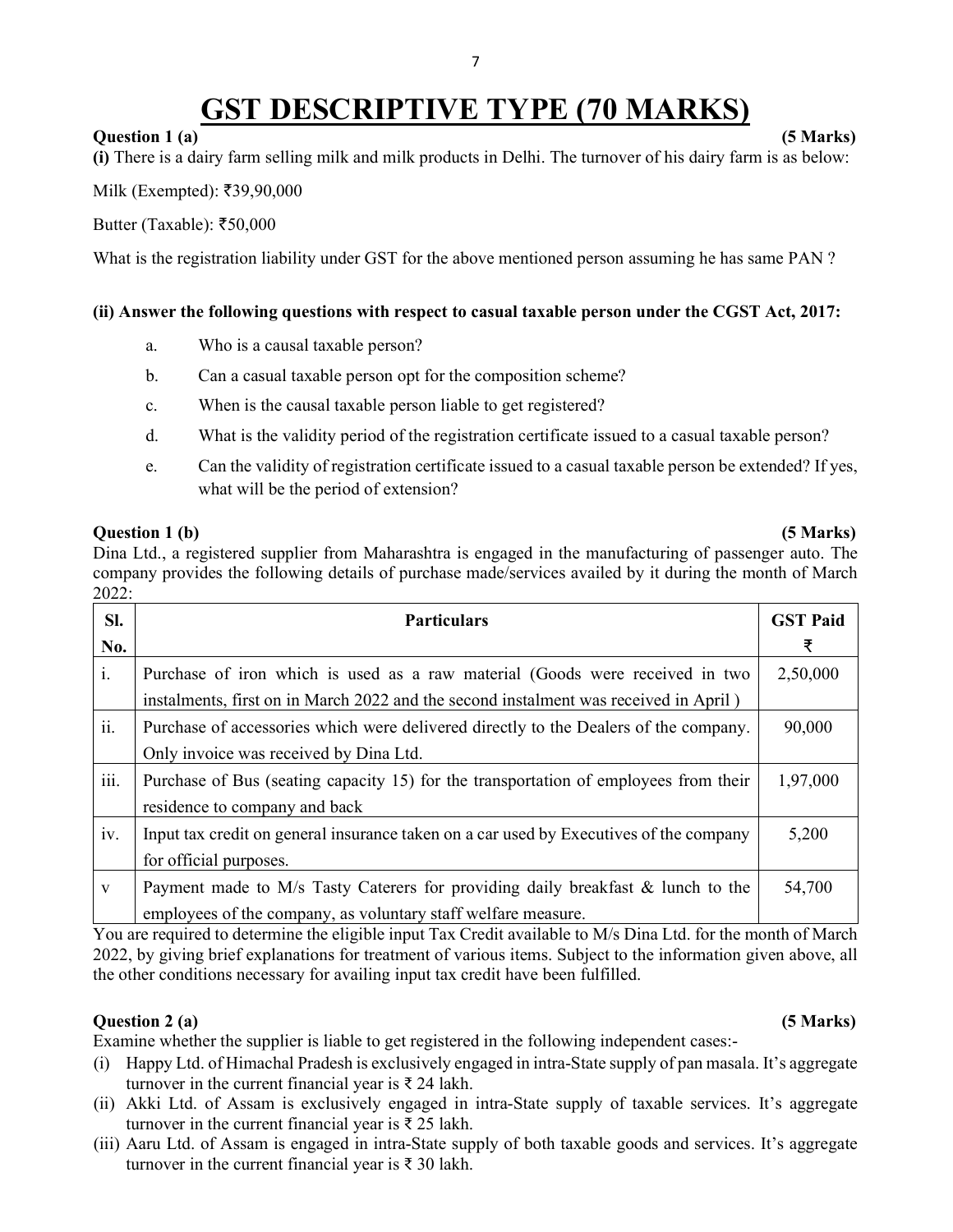#### Question 2 (b) (5 Marks)

Examine in relation to composition levy scheme under the CGST Act, 2017 and the rules made thereunder in the following individual cases:

(1) Ketu is a manufacturer of Ice-cream and pan masala in State of Maharashtra. His turnover for the year does not exceed ₹1.5 Crore. He wants to register for composition levy scheme. Is he eligible for it?

(2) Jadhu of Gujarat opts for composition scheme during a financial year 2021-22. But on 10-02-2022 his turnover crosses  $\bar{\xi}$  1.5 Crore, can he continue under composition levy scheme.

(3) X Ltd. has 2 branches K & L in Delhi, having same PAN. Branch K opts for normal scheme. X Ltd.

want to continue composition levy in case of its branch L. Can X Ltd. continue Composition levy only for

Branch L?

#### Question 3 (a) (5 Marks)

Kamal Book Depot, a wholesaler of stationery items, registered in Mumbai, has received order for supply of stationery items worth ₹ 2,00,000/- on 12th November, 2021 from another local registered dealer, Mr. Mehta, Mumbai. Kamal Book Depot charged the following additional expenses from Mr. Mehta:-

|       | <b>Particulars</b>           | Amount |
|-------|------------------------------|--------|
|       |                              | (₹)    |
|       | Packing charges              | 5,000  |
| (ii)  | Freight & Cartage            | 2,000  |
| (iii) | Transit insurance            | 1,500  |
| (iv)  | Extra designing charges      | 6,000  |
| (v)   | Taxes by Municipal Authority | 500    |

The goods were delivered to Mr. Mehta on 14th November, 2021. Since Mr. Mehta was satisfied with the quality of the goods, he made the payment of goods the same day and simultaneously placed another order on Kamal Book Depot of stationery items amounting to ₹10,00,000 to be delivered in the month of December, 2021\*\*. On receipt of second order, Kamal Book Depot allowed a discount of ₹ 20,000 on the first order placed by Mr. Mehta.

Compute the GST liability of Kamal Book Depot for the month of November, 2021 assuming the rates of GST on the goods supplied as under:

CGST 9%

SGST 9%

Would your answer be different if expenses (i) to (v) given in above table are already included in the price of ₹2,00,000?

Note:-

(i) All the amounts given above are exclusive of GST.

(ii) Kamal Book Depot and Mr. Mehta are not related persons and price is the sole consideration of the supply. \*\*Payment and invoice for the second order will also be made in the month of December, 2021 only.

## Question 3 (b) (5 Marks)

Mr. Nimit, a supplier of goods, pays GST under regular scheme. He is not eligible for any threshold exemption. He has made the following outward taxable supplies in the month of August, 2021:-

Intra state supplies of goods  $\bar{\epsilon}$ 6,00,000

Inter state supplies of goods  $\bar{\tau}2,00,000$ 

He has also furnished following information in respect of purchases made by him from registered dealers during August, 2021:-

Intra state purchase of goods  $\bar{\xi}4,00,000$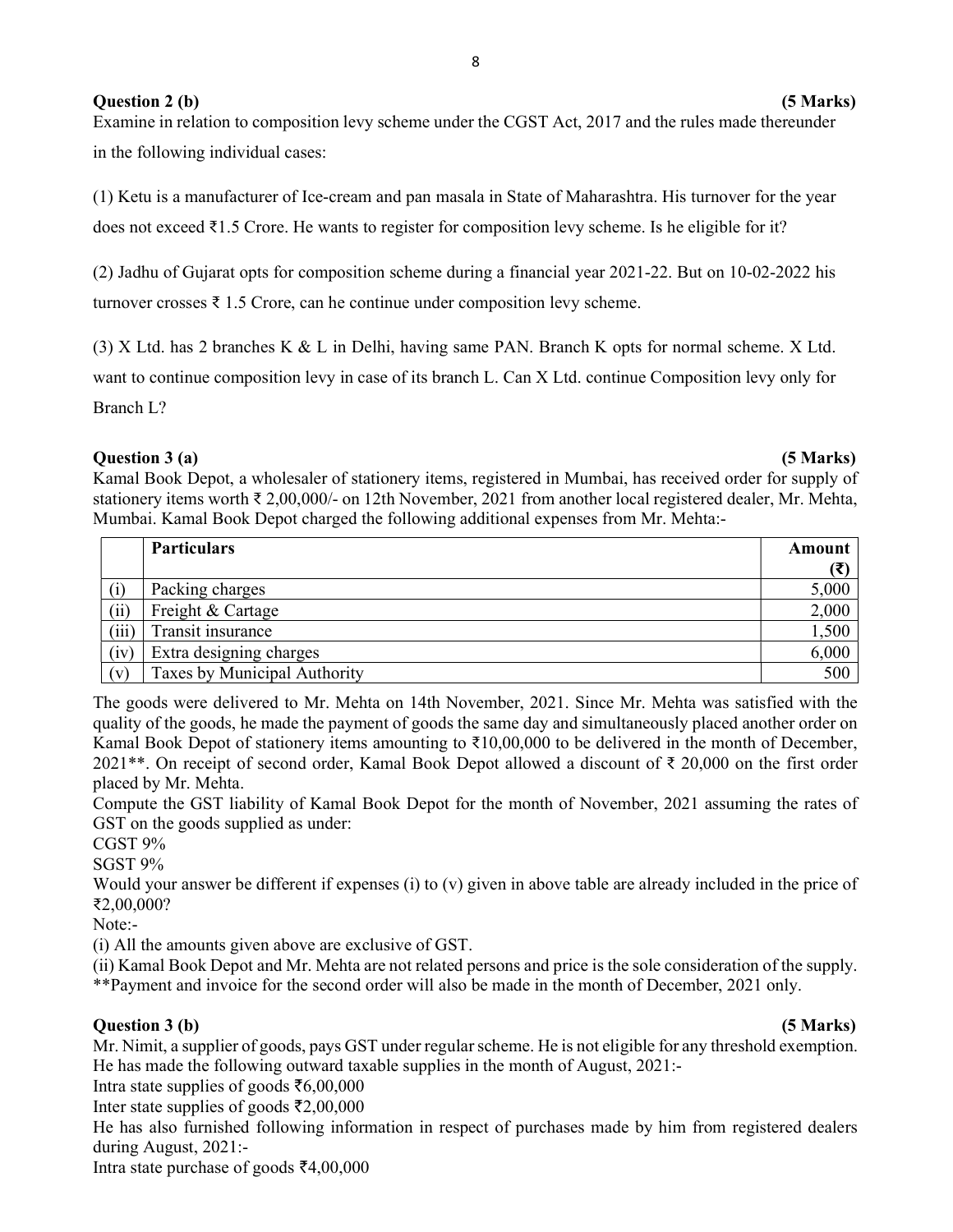Inter state purchase of goods  $\overline{550,000}$ 

Balance of ITC available at the beginning of the August 2021:-

 $CGST$   $\bar{z}15,000$ 

SGST ₹35,000

IGST `20,000

#### Note:

- (i) Rate of CGST, SGST and IGST to be 9%, 9% and 18% respectively, on both inward and outward supplies.
- (ii) Both inward and outward supplies given above are exclusive of taxes, wherever applicable.
- (iii) All the conditions necessary for availing the ITC have been fulfilled.

Compute the net GST payable by Mr. Nimit for the month of August, 2021.

#### Question 4 (10 Marks)

Mr. X is registered in GST and he is a manufacturer and he has purchased raw material R1 for ₹2,50,000 and has paid CGST  $\omega$  10% plus SGST  $\omega$  10%.

He purchased raw material R2 for ₹3,20,000 and paid IGST @ 20% and raw material was purchased from other state.

He has purchased raw material R3 for ₹5,50,000 and has paid CGST  $@$  10% plus SGST  $@$  10%. Processing charges ₹4,00,000 plus profit ₹70,000.

The manufacturer has taken input services in connection with manufacturing of the product and has paid ₹5,00,000 plus CGST @ 10% plus SGST @ 10%.

Final product was sold and charged CGST  $\omega$  10% plus SGST  $\omega$  10%.

Show the working for GST and also show the working for payment of tax at the time of sale of final product.

## Question 5 (a) (5 Marks)

Explain Eligibility and conditions for taking Tax Credit under GST.

## Question 5 (b) (5 Marks)

M/s ABC Ltd., have filed their GSTR3B for the month of July, 2021 within the due date prescribed under Section 39 i.e. 20.08.2021. Post filing of the return, the registered person has noticed during September 2021 that tax dues for the month of July, 2021 have been short paid for ₹ 40,000. M/s ABC Ltd., has paid the above shortfall of ₹ 40,000, through GSTR3B of September 2021, filed on 20.10.2021 [payment through Cash ledger - ₹ 30,000 and Credit ledger ₹ 10,000]. Examine the Interest payable under the CGST Act, 2017.

What would be your answer if, GSTR3B for the month of July 2021 has been filed belatedly on 20.10.2021 and the self-assessed tax of  $\bar{\tau}$  40,000/- has been paid on 20.10.2021 [payment through electronic cash ledger  $-$  ₹ 30,000 and electronic credit ledger ₹ 10,000]

#### Notes:

- There exists adequate balance in Electronic Cash & Credit ledger as on  $31.07.2021$  for the above short fall
- No other supply has been made nor tax payable for the month of July, 2021 other than  $\bar{\tau}$  40,000/- missed out to be paid on forward charge basis
- Ignore the effect of leap year, if applicable in this case.

## Question 6 (a) (5 Marks)

What are the cases where a registered person is debarred from furnishing details of outward supplies in GSTR-1/IFF?